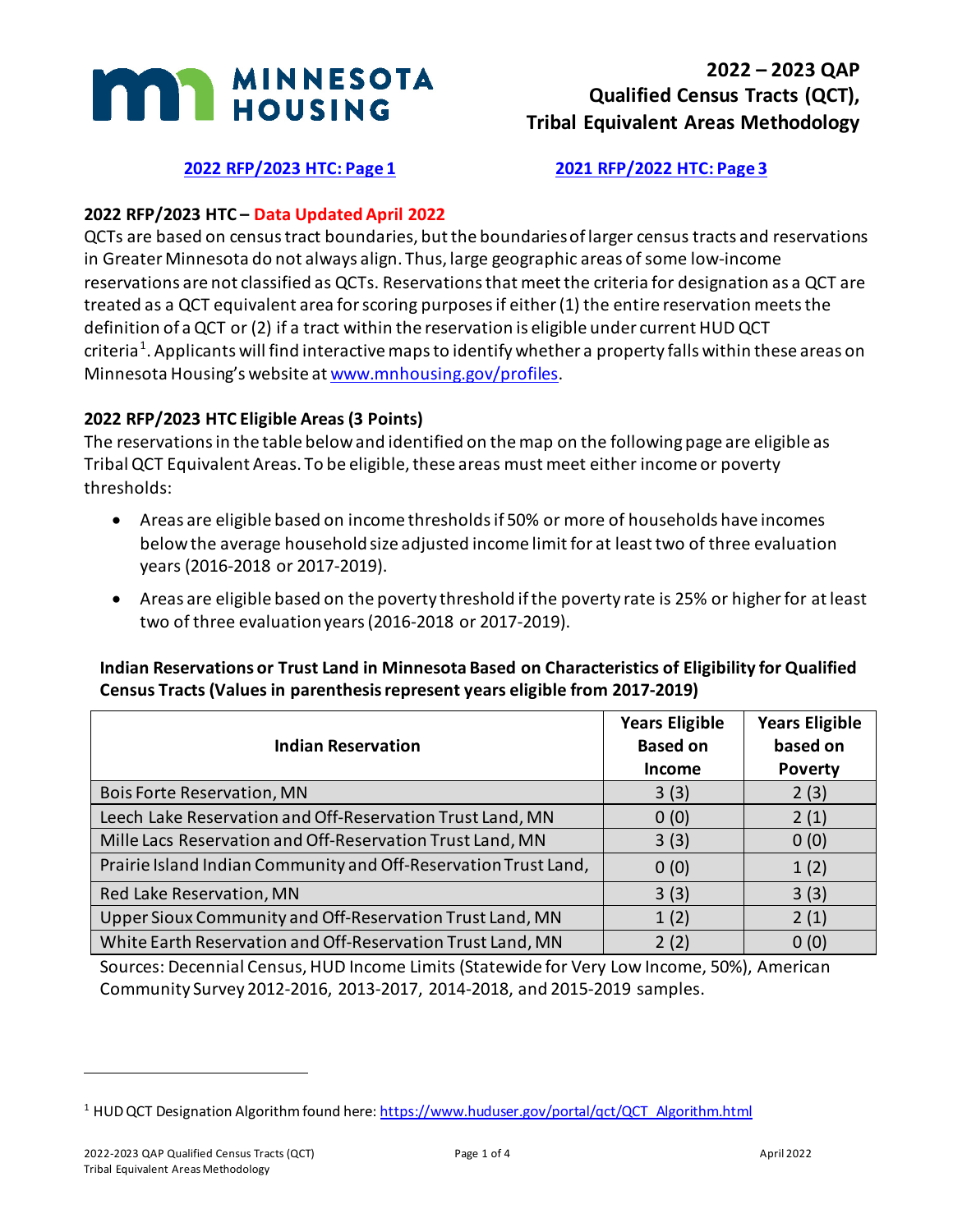Minnesota Housing will update the list of eligible reservations with the most current data prior to releasing the RFP. Reservations can only be added and will not be removed based on the update. Refer to the [2022-2023 QAP Data Methodology table](https://www.mnhousing.gov/get/MHFA_238743) for more information on how data updates may impact point eligibility under this category.



Qualified Census Tracts and Tribal Lands Eligible Under QCT Methods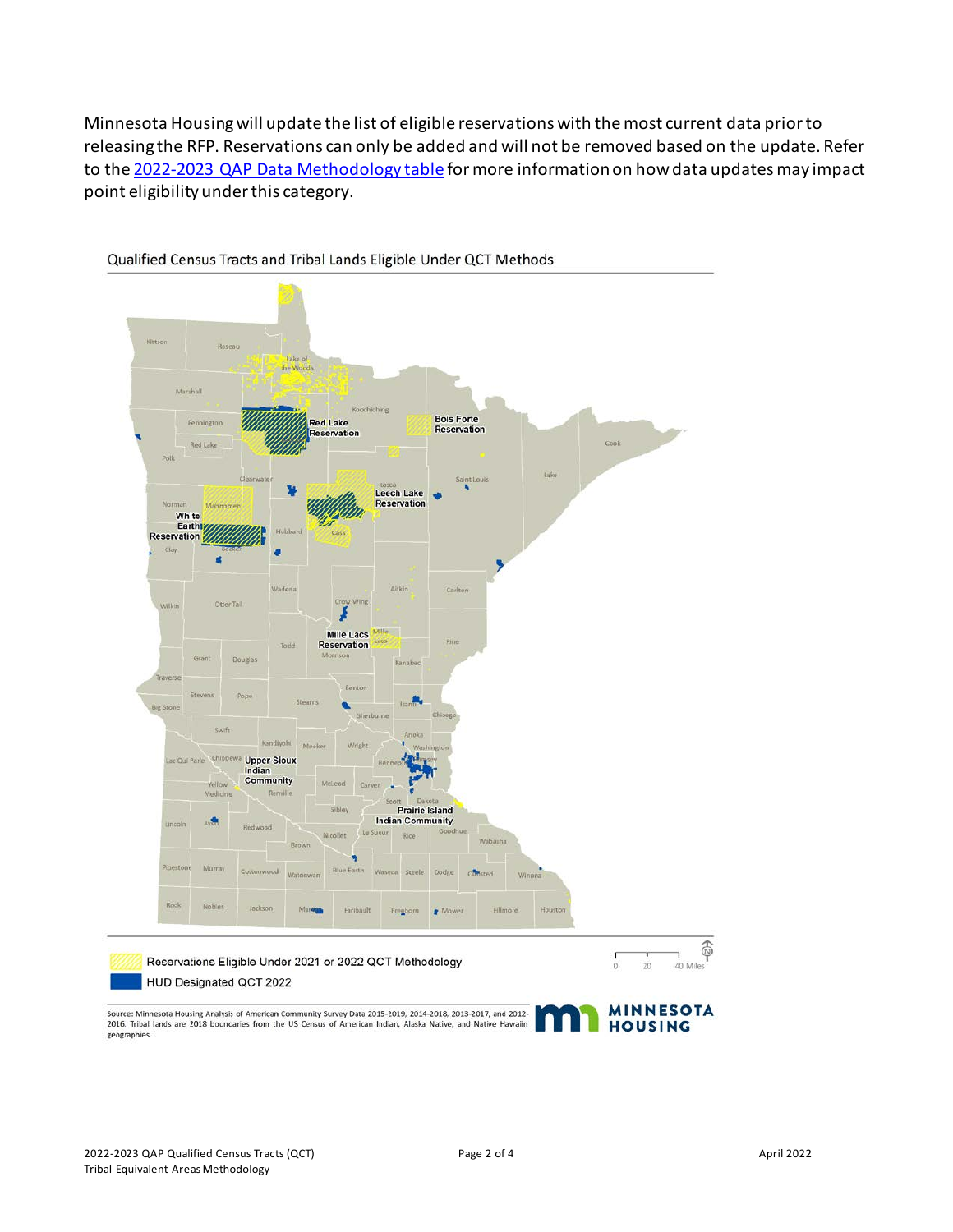## <span id="page-2-0"></span>**2021 RFP/2022 HTC – Data updated March 2021**

QCTs are based on census tract boundaries, but the boundaries of larger census tracts and reservations in Greater Minnesota do not always align. Thus, large geographic areas of some low-income reservations are not classified as QCTs. Reservations that meet the criteria for designation as a QCT are treated as a QCT equivalent area for scoring purposesif either (1) the entire reservation meets the definition of a QCT or (2) if a tract within the reservation is eligible under current HUD QCT criteria<sup>[2](#page-2-1)</sup>. Applicants will find interactive maps to identify whether a property falls within these areas on Minnesota Housing's website a[t www.mnhousing.gov/profiles.](https://www.mnhousing.gov/profiles)

# **2021 RFP/2022 HTC Eligible Areas (3 Points)**

The reservations in the table below and identified on the map on the following page are eligible as Tribal QCT Equivalent Areas. To be eligible, these areas must meet either income or poverty thresholds:

- Areas are eligible based on income thresholdsif 50% or more of households have incomes below the average household size adjusted income limit for at least two of three evaluation years (2015-2017 or 2016-2018).
- Areas are eligible based on the poverty threshold if the poverty rate is 25% or higher for at least two of three evaluation years(2015-2017 or 2016-2018).

**Indian Reservations or Trust Land in Minnesota Based on Characteristics of Eligibility for Qualified Census Tracts (Values in parenthesis represent years eligible from 2016-2018)**

| <b>Indian Reservation</b>                                              | <b>Years Eligible</b><br><b>Based on</b><br><b>Income</b> | <b>Years Eligible</b><br>based on<br><b>Poverty</b> |
|------------------------------------------------------------------------|-----------------------------------------------------------|-----------------------------------------------------|
| <b>Bois Forte Reservation, MN</b>                                      | 3(3)                                                      | 1(2)                                                |
| Ho-Chunk Nation Reservation and Off-Reservation Trust Land,<br>$WI-MN$ | 3(3)                                                      | 1(0)                                                |
| Leech Lake Reservation and Off-Reservation Trust Land, MN              | 1(0)                                                      | 3(2)                                                |
| Mille Lacs Reservation and Off-Reservation Trust Land, MN              | 3(3)                                                      | 0(0)                                                |
| Red Lake Reservation, MN                                               | 3(3)                                                      | 3(3)                                                |
| Upper Sioux Community and Off-Reservation Trust Land, MN               | 1(1)                                                      | 3(2)                                                |
| White Earth Reservation and Off-Reservation Trust Land, MN             | 3(2)                                                      | 0(0)                                                |

Sources: Decennial Census, HUD Income Limits (Statewide for Very Low Income, 50%), American Community Survey 2011-2015, 2012-2016, and 2013-2017 samples.

Minnesota Housing will update the list of eligible reservations with the most current data prior to releasing the RFP. Reservations can only be added and will not be removed based on the update. Refer to the [2022-2023 QAP Data Methodology table](https://www.mnhousing.gov/get/MHFA_238743) for more information on how data updates may impact point eligibility under this category.

<span id="page-2-1"></span><sup>&</sup>lt;sup>2</sup> HUD QCT Designation Algorithm found here: https://www.huduser.gov/portal/qct/QCT\_Algorithm.html